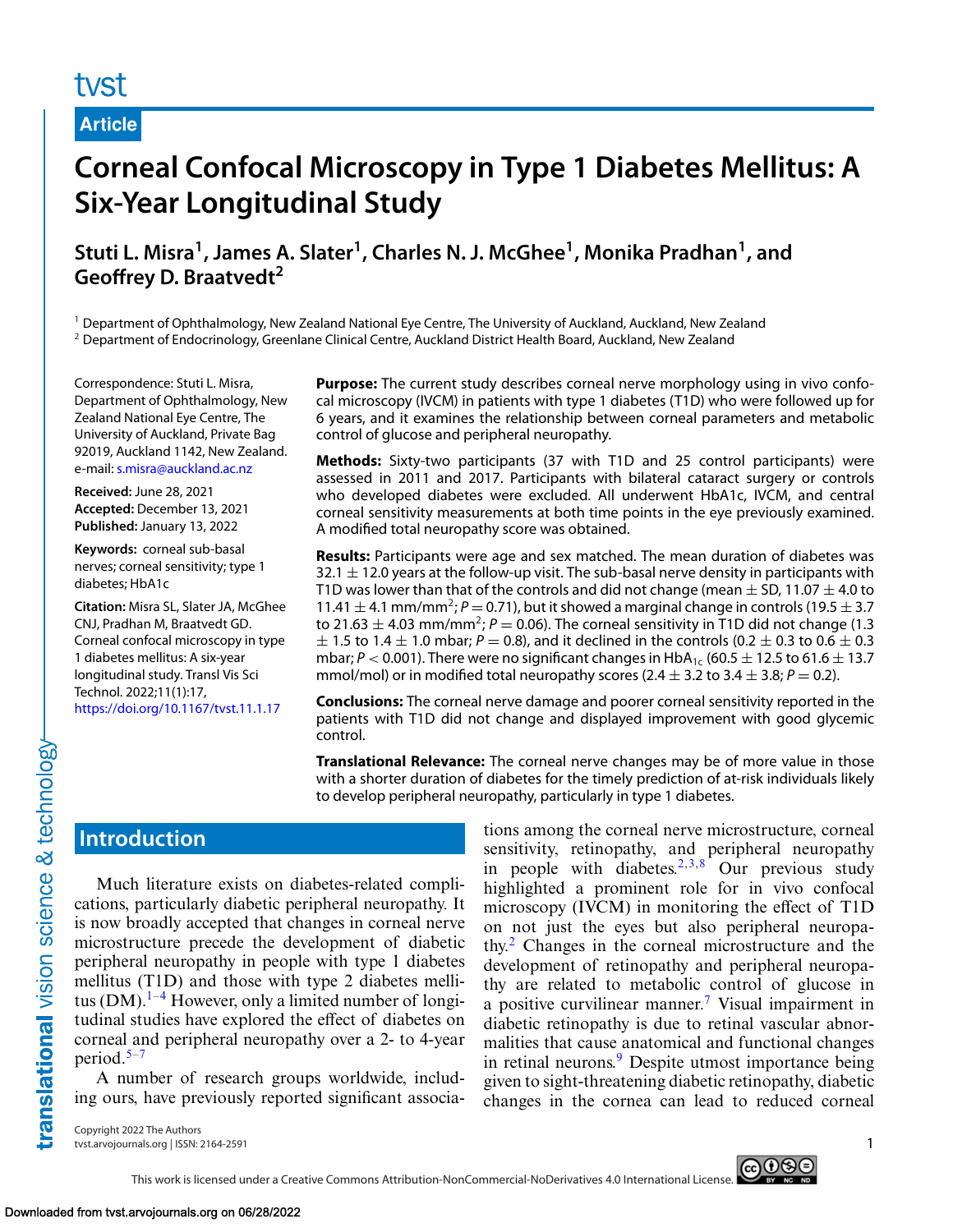sensitivity, compromised ocular surface, and recurrent corneal erosions.<sup>[10](#page-5-0)</sup> The current longitudinal follow-up study examined corneal nerve structure and function over a period of 6 years in participants with T1D compared with controls based on changes in the corneal nerve microstructure, glycated hemoglobin, diabetic retinopathy, and clinical signs of peripheral neuropathy.

### **Methods**

#### **Study Design and Participants**

This study was a prospective, observational, longitudinal study conducted at the University of Auckland Ophthalmology Clinic and the University of Auckland Cornea and Anterior Segment Unit based in the Department of Ophthalmology, Greenlane Clinical Centre, Auckland District Health Board, New Zealand (Aotearoa). The study adhered to the tenets of the Declaration of Helsinki, and the Regional Health and Disability Ethics Committee granted ethical approval (16/STH/76) in June 2016. Fifty-three participants with T1D and 40 age-matched controls were initially studied in 2011.[2](#page-5-0) The participants were contacted again in 2017 by phone, email, or letter. All of the participants were sent a detailed patient information sheet, and informed consent was obtained. Exclusion criteria included bilateral cataract surgery, ocular trauma, or the development of DM in controls. The contralateral eye was only assessed if the originally examined eye underwent cataract surgery or ocular trauma that might influence the sub-basal nerve (SBN) density. Sixteen patients with T1D and 15 controls were not reviewed in 2017 due to relocation outside of Auckland or overseas, the development of other medical illness, or refusal to participate.

Past medical, current social, and family history and the duration of diabetes were recorded for all participants. The patients' up-to-date glycated hemoglobin (HbA1c) and the results from the previous 6 years were reviewed, and a time-weighted average was derived. Height, weight, and body mass index (BMI) were recorded at both visits. Each participant's bestcorrected visual acuity was recorded, and a slit-lamp examination was undertaken that focused on the anterior segment and adnexae to rule out any ocular surface abnormality.

#### **Corneal Esthesiometry**

Corneal sensation threshold was measured with a non-contact corneal esthesiometer.<sup>[11](#page-5-0)</sup> The esthesiometer utilizes a controlled pulse of air to stimulate corneal nerves using a 0.5-mm-diameter aperture for a variable and user-selectable puff intensity stimulus. The sensation is measured using a yes/no response, double staircase procedure at the center of the cornea.

### **Retinal Imaging**

Images of the central and peripheral retina were taken using a non-mydriatic retinal camera (CR-DGi; Canon, Inc., Melville, NY). The images were graded using the Early Treatment Diabetes Research Study (ETDRS) research group scale by an experienced retinal specialist (MP) masked to the patient's diabetes status.<sup>12</sup>

### **Corneal Confocal Microscopy and Image Analysis**

Following anesthesia (oxybuprocaine 0.4%), laser scanning IVCM was performed on the central cornea using the Heidelberg Retina Tomograph III with Rostock Corneal Module (Heidelberg Engineering, Heidelberg, Germany). The right eye of each participant was examined, unless the left eye was examined previously. This clinical technique uses a confocal arrangement to eliminate out-of-focus light, thus enabling non-invasive optical sectioning of the living human cornea. Each IVCM image represents 400  $\times$  400 μm with a lateral resolution of 2 μm and optical section thickness of 4 μm. Three high-quality, focused individual images of SBNs were selected and then randomized for subsequent analysis. The SBN density was evaluated by tracing visible nerves with an electronic pen (Wacom Technology Group, Vancouver, BC, Canada) and measuring the total length of nerves per frame with a digital caliper tool (ImageJ with NeuronJ plugin; National Institutes of Health, Bethesda, MD). $13-15$  It should be noted that the terms sub-basal nerve density and sub-basal nerve length, measured as  $mm/mm^2$ , are used interchangeably in the literature, as there is no consensus regarding the termi-nology.<sup>[1–4,](#page-5-0)[16](#page-6-0)</sup> Although a number of parameters are used to quantify corneal nerve microstructure, the only repeatable measure is SBN density or nerve length, measured as mm/mm<sup>2</sup>.<sup>[17](#page-6-0)</sup>

### **Assessment of Neuropathy**

#### **Total Neuropathy Score Questionnaire**

A Total Neuropathy Score questionnaire was completed at both visits by the participants with T1D before the consult or during the history taking. The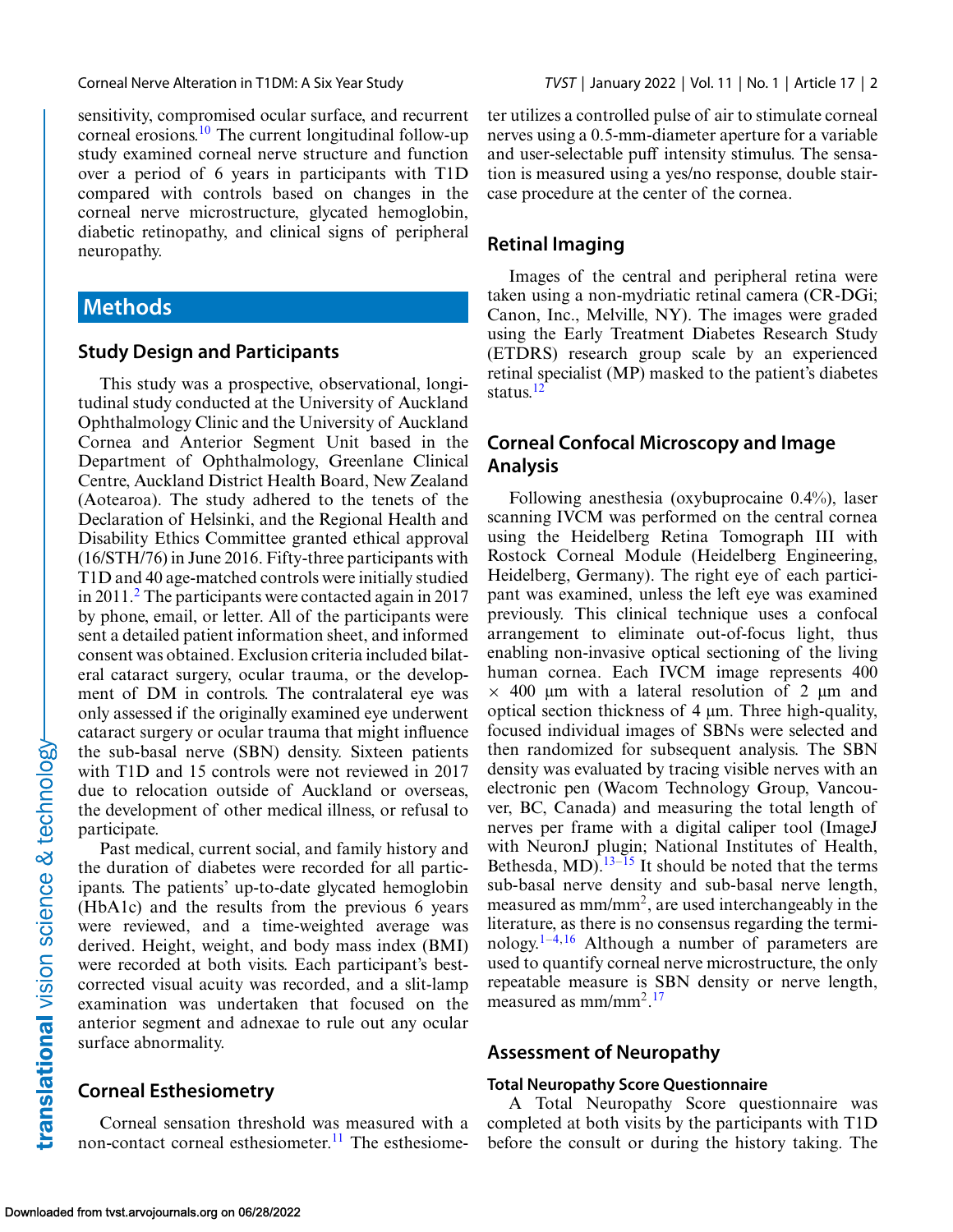questionnaire is divided into three sections, with a maximum normal score of 13. The sections are sensory (four points), motor (four points), and autonomic neuropathy symptoms (five points). The minimum score is  $0.18$  $0.18$  Neuropathy worsens with increasing score.

#### **Quantitative Sensory Testing**

Vibration perception threshold of the feet was assessed using a biothesiometer (Bio-Medical Instruments, Newbury, OH). The voltage is analyzed against a nomogra[m19](#page-6-0) for the patients gender and age and then given a score based on the centile of the result. $^{20}$ 

#### **Semmes–Weinstein Fine Touch Sensation**

The fine touch sensation of each T1D participant was recorded and scored using a 10-g Semmes– Weinstein monofilament. A score of 0 was given for normal sensation, 1 for reduction of sensation at fingers and toes, 2 if reduction was to the wrist and ankle, 3 if it was to the elbow or knee, and 4 if it was above the elbow and knee. $20,21$ 

#### **Deep Tendon Reflexes**

T1D participants underwent lower limb reflex testing. A score of 0 was given if knee and ankle reflexes were normal. A maximum score of 4 was given if all lower limb reflexes were absent. $20$ 

#### **Modified Total Neuropathy Score**

The sum of the above four scores was tallied to obtain a modified total neuropathy score.

#### **Glycated Hemoglobin**

translational vision science & technology-

Glycated hemoglobin was not always measured at the same interval in each patient over the 6 years of follow-up. To avoid potential bias, we used a timeweighted average of HbA1c (TW-HbA1c) instead of simple mean  $HbA1c<sup>22</sup>$  TW-HbA1c was calculated using the formula TW-HbA1c =  $\sum_{i=1}^{n} (T \times \text{HbA1c}) +$  $(\text{initial HbA1c} \times \text{mHbA1c})/\sum_{1}^{n} \widetilde{\text{HbA1c}}$ , where mHbA1c is the mean HbA1c level between the last and the first measurement, after the start of the time period. Inter-year and intra-year measurements were also calculated and found to show no statistically significant difference over time. This method has previously been used for analyzing large numbers of thyroid-stimulating hormone measurements[.23](#page-6-0) HbA1c is reported in both mmol/mol and percentage.

#### **Statistical Analysis**

The Shapiro–Wilk test was performed to confirm normality of the data distributions. Dependent *t*-tests or independent *t*-tests were performed to determine the statistical difference between the groups, as needed. A Pearson correlation (two-tailed) analysis was applied to determine the relationship between numeric variables, and a Spearman analysis was done for the ordinal data. *P* < 0.05 was considered significant. Data are presented as mean  $\pm$  SD. SPSS Statistics 23 (IBM Corporation, Armonk, NY) was used to conduct the data analysis.

### **Results**

The study re-assessed 62 participants that were seen after a gap of 6 years. Of the initial 53 participants with T1D studied at baseline, 37 were available for reexamination (69.8%) and 25 of 40 controls (62.5%) accepted the invitation for the follow-up visit. Only the patients who were assessed at the follow-up visit were included in data processing and the comparative statistical analysis. Participants with diabetes followed the treatment regimens as advised by their endocrinologists throughout the 6-year period. The main reason for participants not being able to attend a follow-up appointment was geographic relocation (77.4%). At the follow-up visit, the mean age of the T1D subjects was 56.4  $\pm$  12.6 years and that of the controls was 55  $\pm$ 14.8 years ( $P = 0.33$ ). The mean duration of diabetes mellitus was  $26.2 \pm 12.0$  years at baseline and 32.1  $\pm$ 12.0 years at follow-up. The [Table](#page-3-0) shows the clinical characteristics and demographic data of the participants with diabetes and the controls at their followup visit. There was no significant change in HbA1c in the control (from  $35.0 \pm 2.5$  mmol/mol to  $34.9 \pm 3.3$ mmol/mol;  $P = 0.80$ ) or T1D participants (from 60.5)  $\pm$  12.5 mmol/mol to 61.6  $\pm$  13.7 mmol/mol; *P* = 0.12).

The SBN density was lower in the participants with T1D than in the controls at baseline  $(P < 0.001)^2$  and remained unchanged at the 6-year time point for the participants with T1D (from  $11.07 \pm 4.03$  mm/mm<sup>2</sup> to 11.41  $\pm$  4.1 mm/mm<sup>2</sup>; *P* = 0.71), but it improved marginally, without reaching statistical significance, in the controls (from 19.5  $\pm$  3.7 mm/mm<sup>2</sup> to 21.63  $\pm$ 4.03 mm/mm<sup>2</sup>;  $P = 0.06$ ). Significant differences were noted in SBN density between the controls and the T1D participants  $(P < 0.001)$  at the follow-up visit. Corneal sensitivity in the T1D participants was poorer at baseline compared with controls  $(P < 0.001)^2$  and did not change over time (from  $1.3 \pm 1.0$  mbar to 1.4  $\pm$  1.0 mbar;  $P = 0.80$ ), but it showed a reduction in the control group (from  $0.2 \pm 0.3$  mbar to  $0.6 \pm 0.3$ mbar;  $P < 0.001$ ). A reduction in the corneal sensitivity threshold value indicates an increase in the corneal sensitivity. Modified total neuropathy scores did not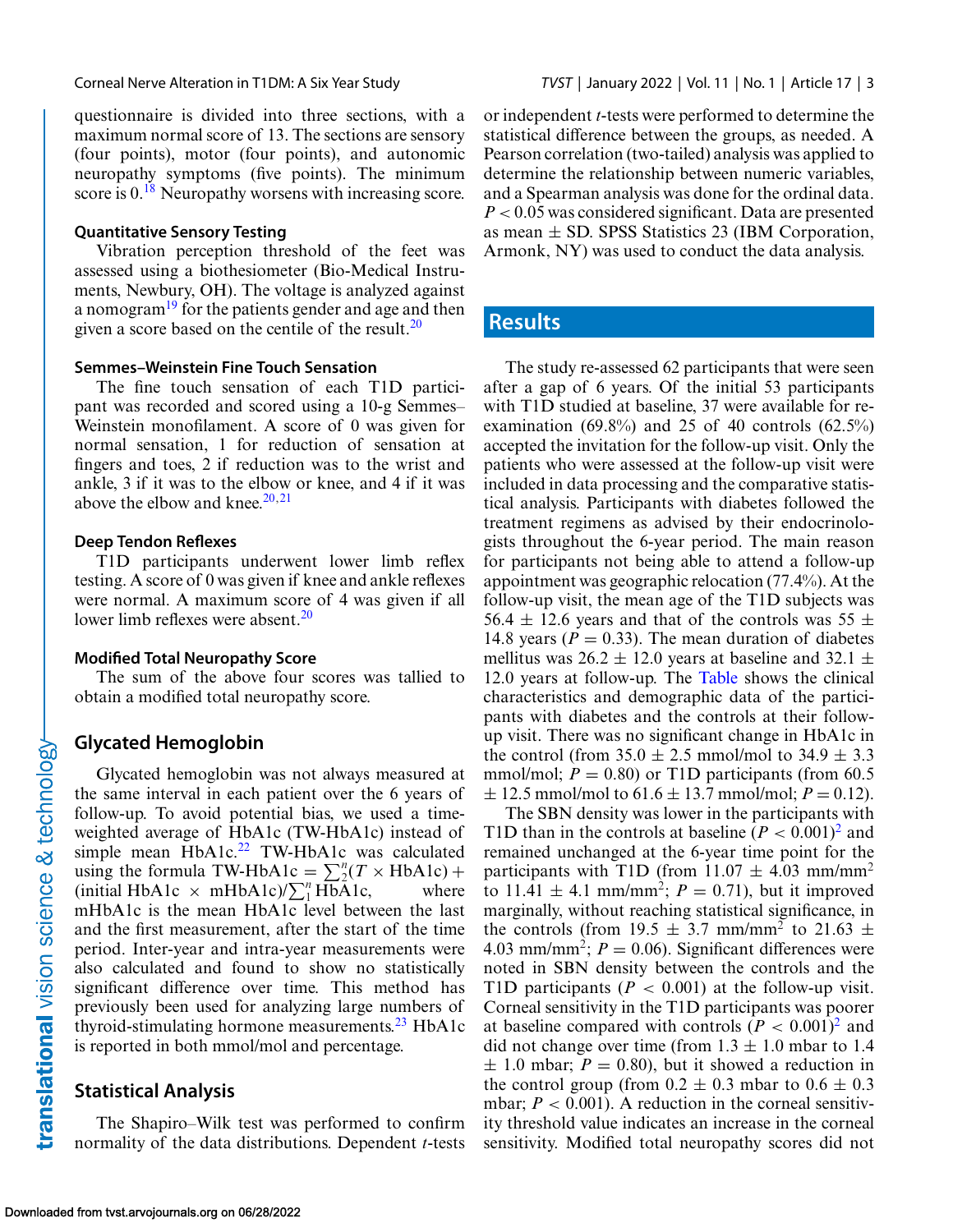<span id="page-3-0"></span>**Table.** Demographic and Clinical Characteristics of the Same 37 Participants With T1D and 25 Controls at Baseline and at Follow-Up Visits After a Period of 6 Years

|                                                          | <b>Baseline</b> |                 | 6-Year Follow-Up |                  |
|----------------------------------------------------------|-----------------|-----------------|------------------|------------------|
| Characteristic                                           | Controls        | T1D             | Controls         | T <sub>1</sub> D |
| Ratio of males to females                                | 11:14           | 17:20           | 11:14            | 17:20            |
| Age (y), mean $\pm$ SD                                   | 46.6 $\pm$ 15.0 | 50.2 $\pm$ 12.4 | 52.8 $\pm$ 14.8  | 56.4 $\pm$ 12.6  |
| BMI, mean $\pm$ SD                                       | $25.0 \pm 3.8$  | $26.9 \pm 4.6$  | $26.3 \pm 4.3$   | $28 \pm 5.5$     |
| Smoking history (packs/y), mean $\pm$ SD                 | $0.2 \pm 1.0$   | $3.5 \pm 10.2$  | $0.2 \pm 0.7$    | $4 \pm 8.3$      |
| Alcohol (units/wk), mean $\pm$ SD                        | 5.4 $\pm$ 0.2   | $3.5 \pm 2.1$   | $2.0 \pm 1.7$    | $3.2 \pm 2.5$    |
| HbA1c (mmol/mmol), mean $\pm$ SD                         | $35.0 \pm 2.5$  | $60.5 \pm 12.5$ | 34.9 $\pm$ 3.3   | $61.6 \pm 13.7$  |
| HbA1c (%), mean $\pm$ SD                                 | 5.4 $\pm$ 0.2   | 7.6 $\pm$ 1.1   | $5.8 \pm 1.4$    | 7.8 $\pm$ 3.4    |
| DM duration (y), mean $\pm$ SD                           |                 | $26.2 \pm 12.0$ |                  | 32.1 $\pm$ 12.0  |
| DM duration $(y)$ , n                                    |                 |                 |                  |                  |
| $<$ 10                                                   |                 | 4               |                  | 0                |
| $10 - 20$                                                |                 | 6               |                  | 5                |
| $21 - 30$                                                |                 | 12              |                  | 11               |
| >30                                                      |                 | 15              |                  | 21               |
| Corneal SBN density (mm/mm <sup>2</sup> ), mean $\pm$ SD | $19.57 \pm 3.7$ | $11.07 \pm 4.0$ | $21.63 \pm 4.04$ | $11.41 \pm 4.1$  |
| Corneal sensitivity threshold (mbar), mean $\pm$ SD      | $0.2 \pm 0.3$   | $1.3 \pm 1.0$   | $0.6 \pm 0.3$    | $1.4 \pm 1.5$    |
| Neuropathy score (modified TNS), mean $\pm$ SD           |                 | $2.4 \pm 3.2$   |                  | $3.4 \pm 3.8$    |

change over time in the patients with T1D (from 2.4  $\pm$ 3.2 to 3.4  $\pm$  3.8; *P* = 0.2). Of the 37 people with T1D, only 12 had some level of non-proliferative diabetic retinopathy and eight had minimal maculopathy when assessed at the initial assessment 6 years previous.<sup>2</sup> In total, 23 participants with T1D had varying degrees of non-proliferative diabetic retinopathy at the followup visit: 10 mild, seven moderate, and six severe. Four of these patients also had severe maculopathy, and overall 11 had mild to moderate maculopathy. There was no statistically significant correlation between the retinopathy grading and corneal SBN microstructure changes over the two time points. Spearman correlation analysis did not show any association between retinopathy grading and HbA1c (rho =  $0.07$ ;  $P = 0.68$ ). SBN density and corneal sensitivity did not show any association ( $r = 0.08$ ;  $P = 0.63$ ) (Figs. 1, [2\)](#page-4-0). A negative change in the corneal sensitivity threshold indicates an increase in the corneal sensitivity.

Interestingly, T1D participants with poor glycemic control over time developed a marginal decrease in SBN density  $(r = 0.35; P = 0.03)$  [\(Fig. 2\)](#page-4-0). If the average HbA1c was higher, T1D participants had a greater reduction in SBN density  $(P = 0.03)$ . The time-weighted HbA1c calculations are described in the Methods section.

SBN density changes were examined in participants divided by time-weighted tertiles of glycemic control. Those with the highest HbA1c (68.1–



**Figure 1.** Pearson correlation analysis of the change in SBN density versus the change in corneal sensitivity in 37 people with T1D assessed 6 years apart ( $r = 0.08; P = 0.63$ ).

86.7 mmol/mol) displayed a greater reduction SBN density  $(0.377 \text{ mm/mm}^2)$ . In the middle tertile (HbA1c, 54.8–67.8 mmol/mol), there was a smaller reduction of 0.064 mm/mm2. Those in the best controlled tertile (HbA1c, 35.0–54.0 mmol/mol) displayed an increase in SBN density of 1.263 mm/mm<sup>2</sup>. The correlation analysis of change in SBN density and change in modified TNS showed no relationship (Spearman rho =  $0.16$ ;  $P = 0.33$ ).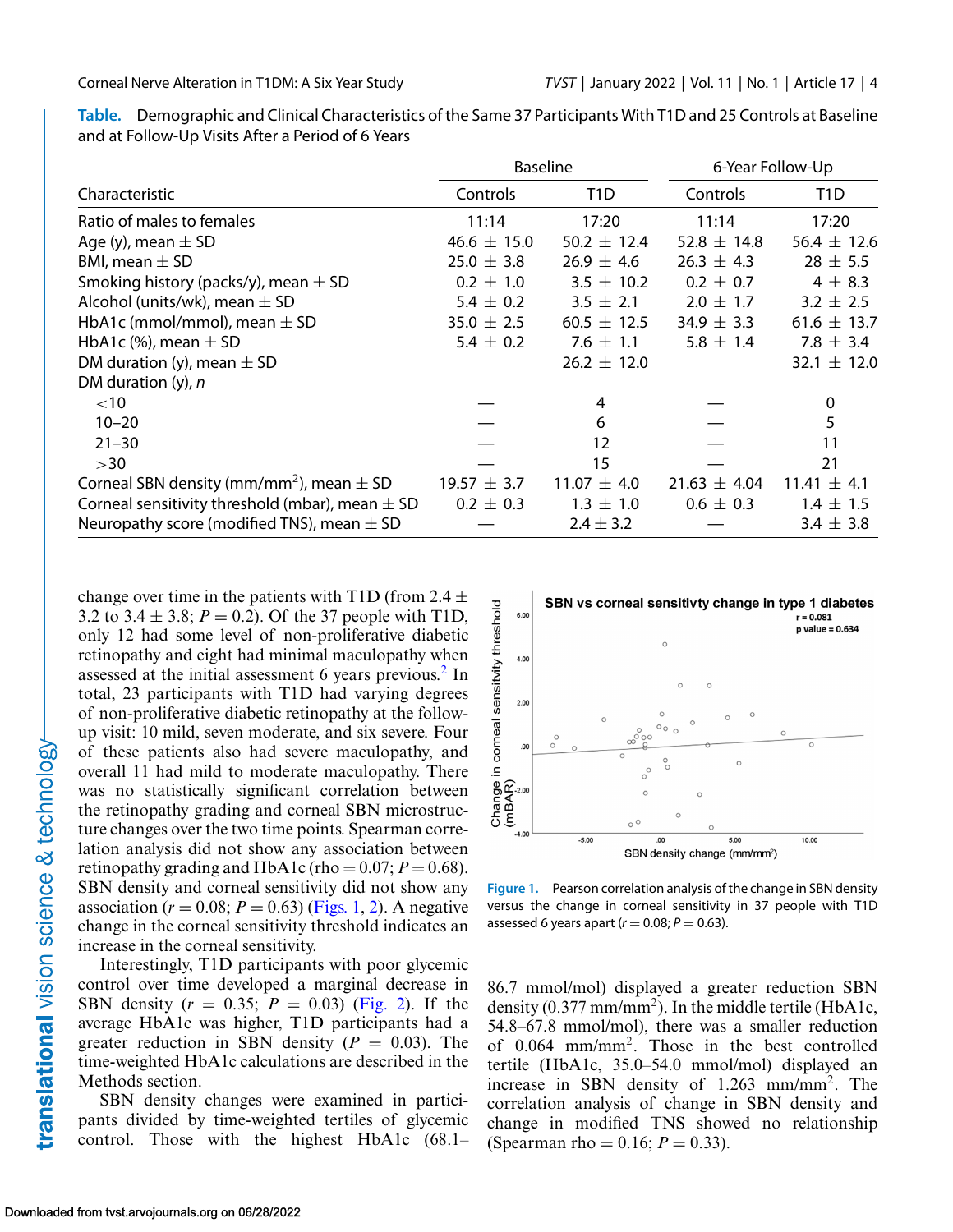<span id="page-4-0"></span>

**Figure 2.** Pearson correlation analysis of the change in SBN versus time-weighted average HbA1c in 37 people with T1D assessed 6 years apart ( $r = 0.35; P = 0.03$ ).

## **Discussion**

Electrophysiology and skin or sural nerve biopsy are the gold standards for the diagnosis and quantification of diabetic peripheral neuropathy. $24$  However, during the initial stages in the development of neuropathy, damage is often only seen in small nerve fibers that are assessed quantitatively using invasive tests, unsuitable for either routine diagnostic or repeated testing. In randomized controlled trials, subjective assessments that include health surveys and assessments of mood states or pain scores are used. $25$  An objective, noninvasive, repeatable diagnostic test is necessary to monitor and preempt disease progression. During the early stages of diabetic peripheral neuropathy, the myelinated  $A\delta$  and unmyelinated C-class small nerve fibers are damaged, leading to loss of pain and temperature sensation, paresthesia and hyperesthesia. $^{26}$  $^{26}$  $^{26}$  It is now well established that the small corneal nerve fibers are also affected at an early stage. $1-3$ 

The current study showed that there was no clinically significant change in corneal nerve density in those with T1D over a 6-year period of follow-up. However, the nerve density values for those with T1D were significantly lower than for the controls at each time point associated consistently with moderately severe peripheral neuropathy.<sup>27</sup> A similar result was reported in a recent study of 19 patients with T1D followed up for a period 2 years; however, the patients were not compared with a control cohort, so the study lacked a direct aging comparison. $5$  Our study has similarities to a previous longitudinal study that

observed the progression of SBN density in healthy subjects and in those with T1D. A study of 108 patients with T1D in Australia demonstrated reductions in SBN length (as measured by  $mm/mm^2$ ) compared with controls, but the decrease was not significant over a 4-year period. $28$  This could be due to the plateau in corneal nerve alteration during the initial stages of diabetic corneal disease.

SBN density was very low and corneal sensitivity poorer at baseline in the participants with T1D, probably due to the long duration of diabetes in these people. Not surprisingly, no improvement or deterioration was seen over the follow-up as a group, although small improvements in SBN were seen in the tertile of patients whose follow-up mean weighted HbA1c was on the lower end. Further studies of SBN and corneal sensitivity in those with T1D of shorter duration are needed to assess whether an early loss of SBN density, reflecting early neuropathy, is reversible with improved glucose control.

A reduction in corneal sensitivity (increase in corneal sensitivity threshold) was noted in the control participants at the 6-year follow-up visit. This was not an unexpected finding in this cohort. Age-related changes in corneal sensitivity are well established, and assessments via conventional Cochet–Bonnet or noncontact esthesiometers have been widely reported. $29,30$ 

As expected, a significant number of T1D participants developed some degree of diabetic retinopathy over the course of the 6-year follow-up.<sup>31</sup> However, the SBN densities at both time points and changes in SBN density did not correlate with the degree of diabetic retinopathy. The difference in SBN density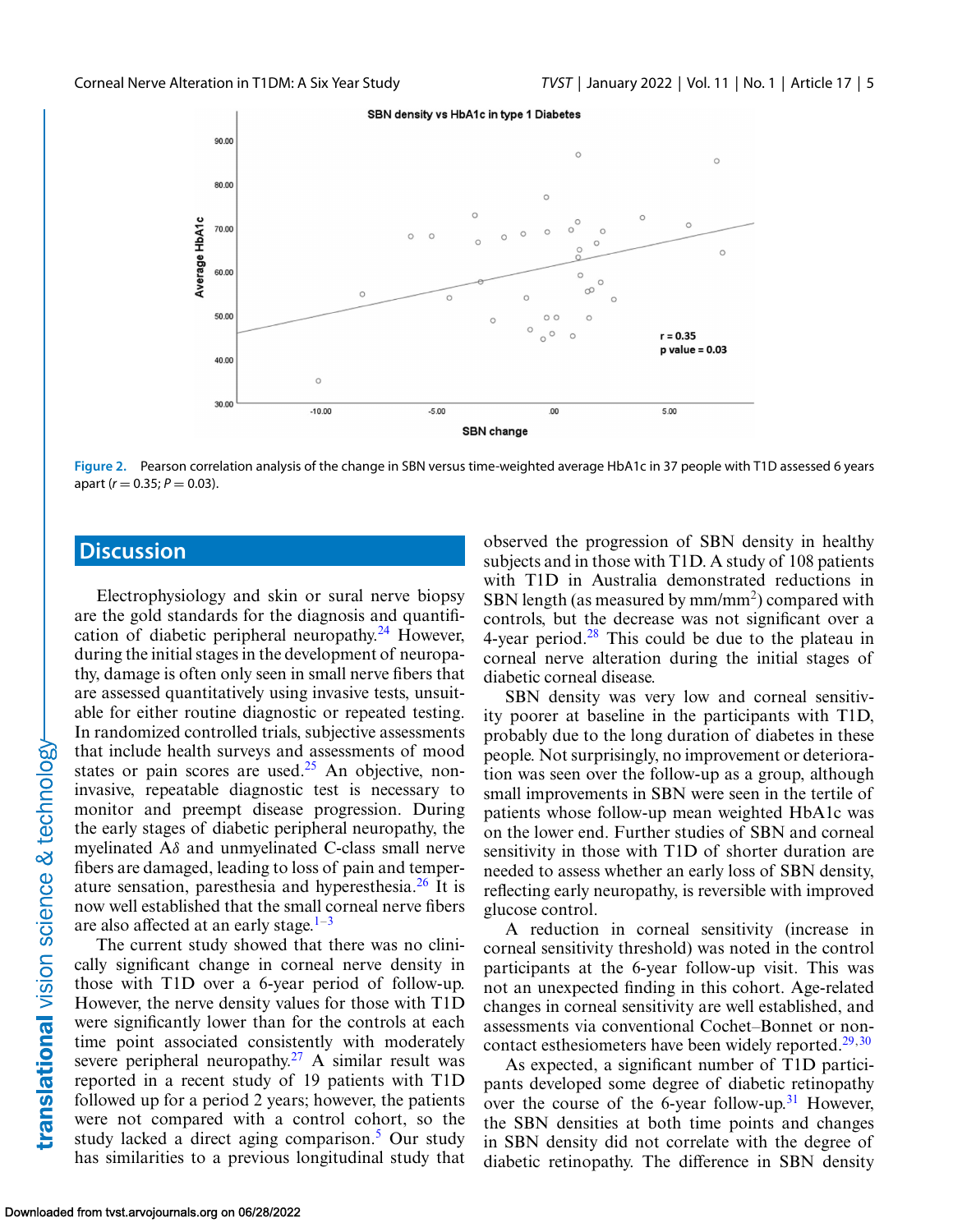<span id="page-5-0"></span>between controls and those with diabetes has been widely established, but the association of SBN density with retinopathy is variable. $4.5$  This could be attributed to the different mechanisms responsible for corneal neuropathy and retinopathy, as mentioned previously.

A previous study showed an improvement in the SBN density in participants with tighter diabetic control over a 2-year period. $32$  This was also seen in the current study in the tertile of people with the lowest mean weighted HbA1c over the followup period. Corneal nerve density has previously been shown to predict the 4-year incidence of distal peripheral neuropathy with 63% sensitivity and 74% specificity.8 The modified TNS of participants with diabetes in the current study did indeed deteriorate; however, there was no statistically significant correlation with SBN density.

A limitation of the study is the participant dropout rate for various personal reasons, and the limited number of participants may have had an impact on the statistical analysis. In any case, it should be emphasized that only data from the 62 participants (37 T1D and 25 controls) who attended both visits were compared.

The use of IVCM in a clinical setting to determine corneal nerve changes may be of more value in those with a shorter duration of diabetes so as to predict which people may develop peripheral neuropathy and thus provide an intervention strategy to prevent development of the complications of diabetes. Our study highlights the marked reduction in corneal SBN density in patients with long-standing T1D compared with age-matched controls. Furthermore, there was no significant change over the 6-year period in the corneal SBN density, modified total neuropathy, or noncontact corneal esthesiometry, despite many patients developing retinopathy in the intervening 6 years of follow-up.

## **Acknowledgments**

Funded by the Health Research Council of New Zealand and the Stevenson Foundation.

Disclosure: **S.L. Misra**, None; **J.A. Slater**, None; **C.N.J. McGhee**, None; **M. Pradhan**, None; **G.D. Braatvedt**, None

# **References**

1. Messmer EM, Schmid-Tannwald C, Zapp D, Kampik A. In vivo confocal microscopy of corneal small fiber damage in diabetes mellitus. *Graefes Arch Clin Exp Ophthalmol*. 248(9):1307–1312.

- 2. Misra SL, Craig JP, Patel DV, et al. In vivo confocal microscopy of corneal nerves: an ocular biomarker for peripheral and cardiac autonomic neuropathy in type 1 diabetes mellitus. *Invest Ophthalmol Vis Sci*. 2015;56(9):5060–5065.
- 3. Tavakoli M, Kallinikos P, Iqbal A, et al. Corneal confocal microscopy detects improvement in corneal nerve morphology with an improvement in risk factors for diabetic neuropathy. *Diabet Med*. 2011;28(10):1261–1267.
- 4. Zhivov A, Winter K, Hovakimyan M, et al. Imaging and quantification of subbasal nerve plexus in healthy volunteers and diabetic patients with or without retinopathy. *PLoS One*. 2013;8(1):e52157.
- 5. Deák EA, Szalai E, Tóth N, Malik RA, Berta A, Csutak A. Longitudinal changes in corneal cell and nerve fiber morphology in young patients with type 1 diabetes with and without diabetic retinopathy: a 2-year follow-up study. *Invest Ophthalmol Vis Sci*. 2019;60(2):830–837.
- 6. Ishibashi F, Tavakoli M. Impact of normoglycemia in reducing microvascular complications in patients with type 2 diabetes: a follow-up study. *Front Endocrinol*. 2018;9:52.
- 7. Dehghani C, Pritchard N, Edwards K, Russell AW, Malik RA, Efron N. Risk factors associated with corneal nerve alteration in type 1 diabetes in the absence of neuropathy: a longitudinal in vivo corneal confocal microscopy study. *Cornea*. 2016;35(6):847–852.
- 8. Pritchard N, Edwards K, Dehghani C, et al. Longitudinal assessment of neuropathy in type 1 diabetes using novel ophthalmic markers (LANDMark): study design and baseline characteristics. *Diabetes Res Clin Pract*. 2014;104(2):248– 256.
- 9. Kusuhara S, Fukushima Y, Ogura S, Inoue N, Uemura A. Pathophysiology of diabetic retinopathy: the old and the new. *Diabetes Metab*. 2018;42(5):364–376.
- 10. Misra SL, Braatvedt GD, Patel DV. Impact of diabetes mellitus on the ocular surface: a review. *Clin Exp Ophthalmol*. 2016;44(4):278–288.
- 11. Swanevelder SK, Misra SL, Tyler EF, McGhee CN. Precision, agreement and utility of a contemporary non-contact corneal aesthesiometer. *Clin Exp Optom*. 2019;103(6):798–803.
- 12. Early Treatment Diabetic Retinopathy Study Research Group. Early photocoagulation for diabetic retinopathy: ETDRS report number 9. Early Treatment Diabetic Retinopathy Study Research Group. *Ophthalmology*. 1991;98(5):766–785.